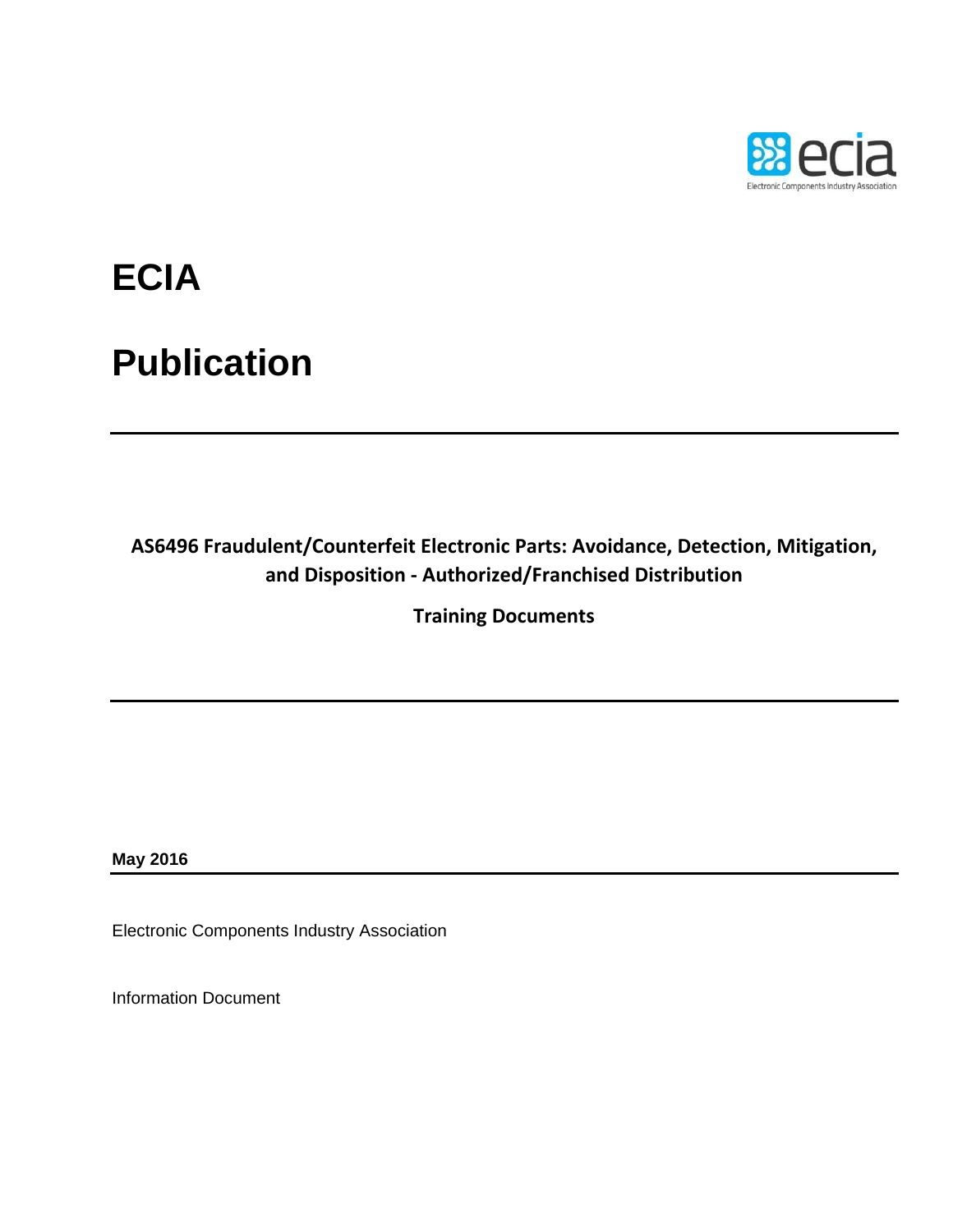

Counterfeit electronic parts continue to be a topic of concern within our industry. Although the authorized channel has proven to be the least likely source of counterfeit parts, the federal government along with standards organizations continue to create anti‐counterfeiting requirements for which our industry must comply.

## **SAE standard AS6496 Fraudulent/Counterfeit Electronic Parts: Avoidance, Detection, Mitigation, and Disposition ‐ Authorized/Franchised Distribution.**

This SAE Aerospace Standard (AS) identifies the requirements for mitigating counterfeit products in the Authorized Distribution supply chain by the Authorized Distributor.

## This SAE Standard delineates practices to:

- a. procure Parts from authorized sources,
- b. provide authenticity and traceability of procured Parts,
- c. control Parts identified as counterfeit,
- d. report Counterfeit Parts as appropriate.
- e. minimize the risk of Counterfeit Parts entering the supply chain.

Although this standard might be most applicable to Quality Management System Elements, portions of this document affect many different parts of the distributor. There are two requirements of interest: Training and Audits.

### 3.7 Training

The Organization shall train applicable employees on counterfeit awareness including detection and mitigation as appropriate.

### 3.11 Audits

The Organization's internal audit program required by their QMS shall include periodic internal auditing to assess compliance to AS6496 requirements and shall be subject to third party QMS audits.

The Supply Chain Council of ECIA has produced this document to help authorized distributors meet the two requirements above.

TRAINING – Included are materials to "train" various parts of your company (Management, Finance, IT, Operations, Quality, Product Management/Supply Chain, and Sales). People need to know what the standard is, why it's important, what is your company's current situation with implementing, what sections are applicable to each internal organization, and if there are any required actions. Each of these training templates has an opportunity to include your own current situation. These then can be used at planned trainings or staff meetings.

AUDIT – There is a suggested audit checklist based on the AS6496 standard.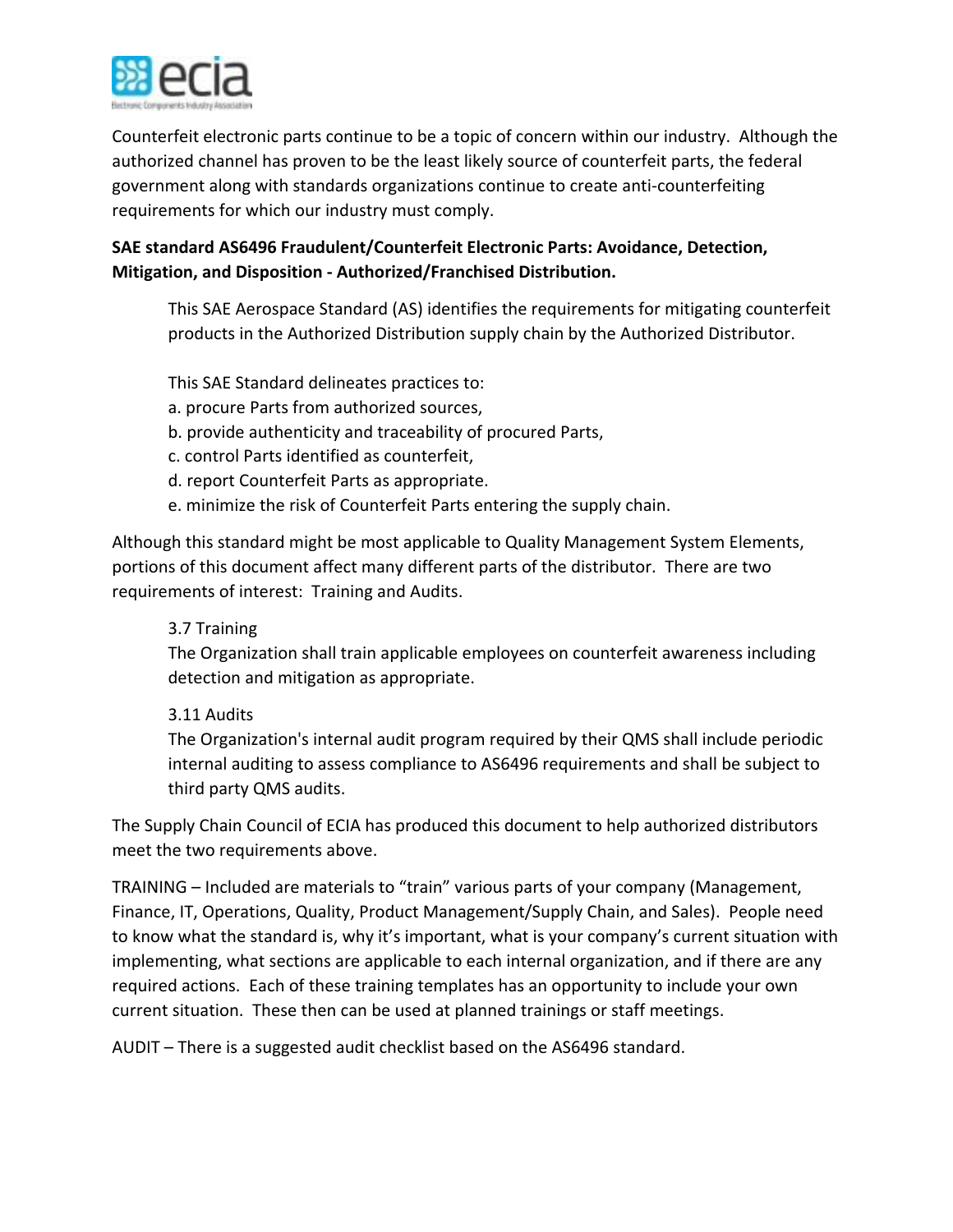

# **Training Templates**

The included training templates are designed to help meet the company training requirement included in paragraph 3.7 of the AS6496 standard. These templates should make for a quick overview of the standard, why it's important, what sections might apply, and what actions may be needed. There is also a section for the company to include their current situation with adoption and compliance.

Please feel free to use these templates as would best meet your company needs. Also, feel free to use them within your own presentation or training templates.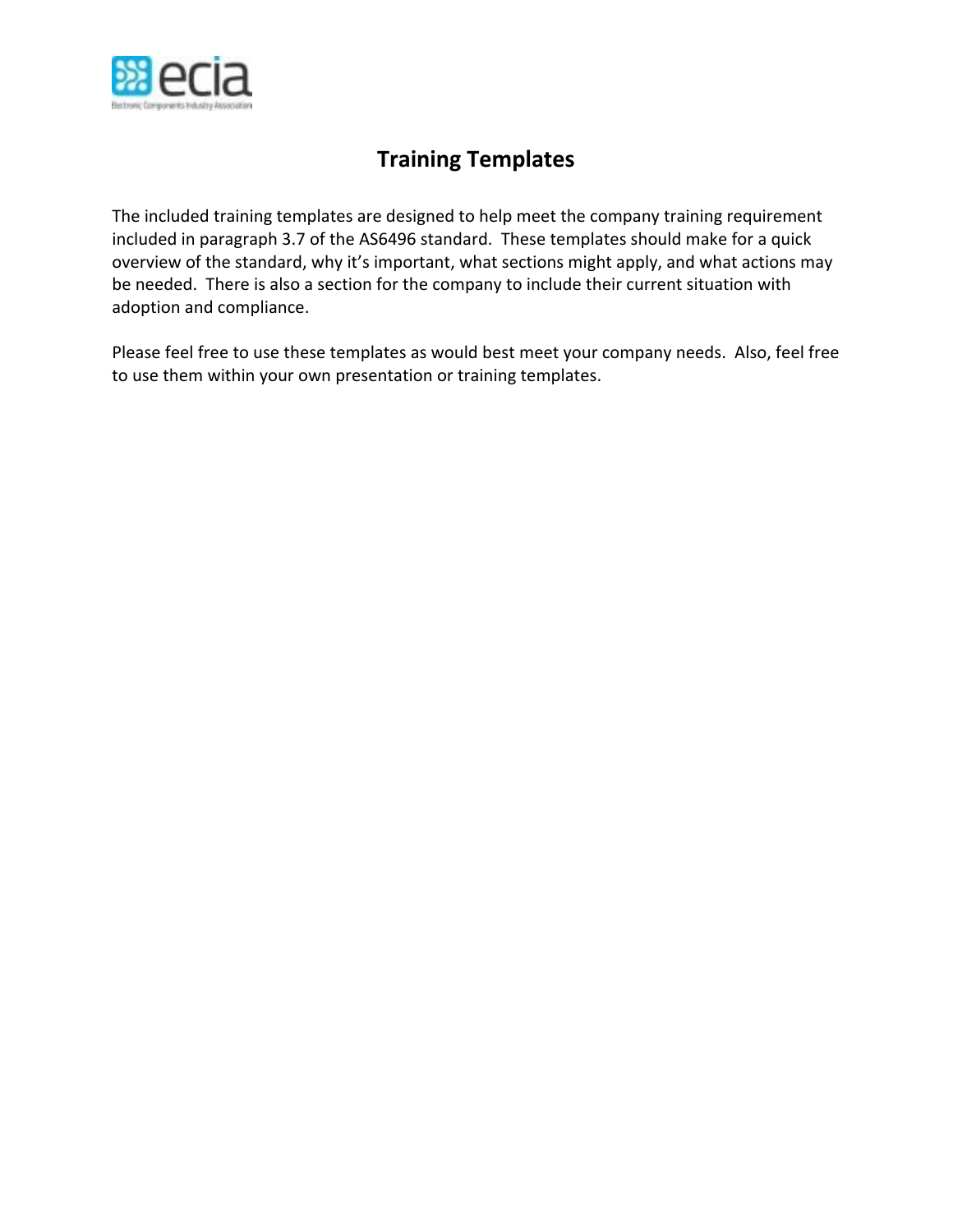

#### **Management Summary**

- What is it
	- o There is a continuing risk of fraudulent /counterfeit electronic parts entering the aerospace supply chain. Authorized distribution has proven to be the least likely source. The AS6496 Standard was created to improve the awareness and effectiveness of the existing practices and procedures within the authorized distribution channel. The standard includes several requirements including the establishment of a Counterfeit Policy, Counterfeit Electronic Parts Control Plan, Purchasing Preferences, Traceability, Customer Returns, Scrap, Training, Audits, etc.
- Why important
	- o Efficiency
		- **EXECOORDINATE:** Coordinated efforts supporting voice of customer requirements for counterfeit avoidance.
	- o Cost avoidance
		- **Loss of business**
		- **E** Counterfeit mitigation and/or remediation
		- **E** Liability
	- o Consequences of non‐conformance / non‐compliance
		- **EXEC** Lose the right to participate in the business
		- Supply chain is vulnerable to counterfeit infiltration
		- **•** Damaged reputation and brand
	- o What is our current situation (Type in your company's situation here)?
		- **This requirement is being flowed down by customers.**
		- **Where is your company in this process?**
	- o What sections are important to Management?
		- 3.1 Counterfeit Mitigation Policy
		- 3.2 Counterfeit Electronic Parts Control Plan
		- 3.3.3 Distribution Agreements
		- 3.5.6 The Authorized Distributor's Certificate of Conformance
		- 3.6 Control of Suspect, Fraudulent and Confirmed Counterfeit Parts
		- 3.6.1.1 Return Policy
		- **3.7 Training**
		- 3.10 Reporting
		- $\blacksquare$  3.11 Audits
	- o Required Action
		- **Resource Allocation**
		- **Build awareness**
		- **•** Drive Adoption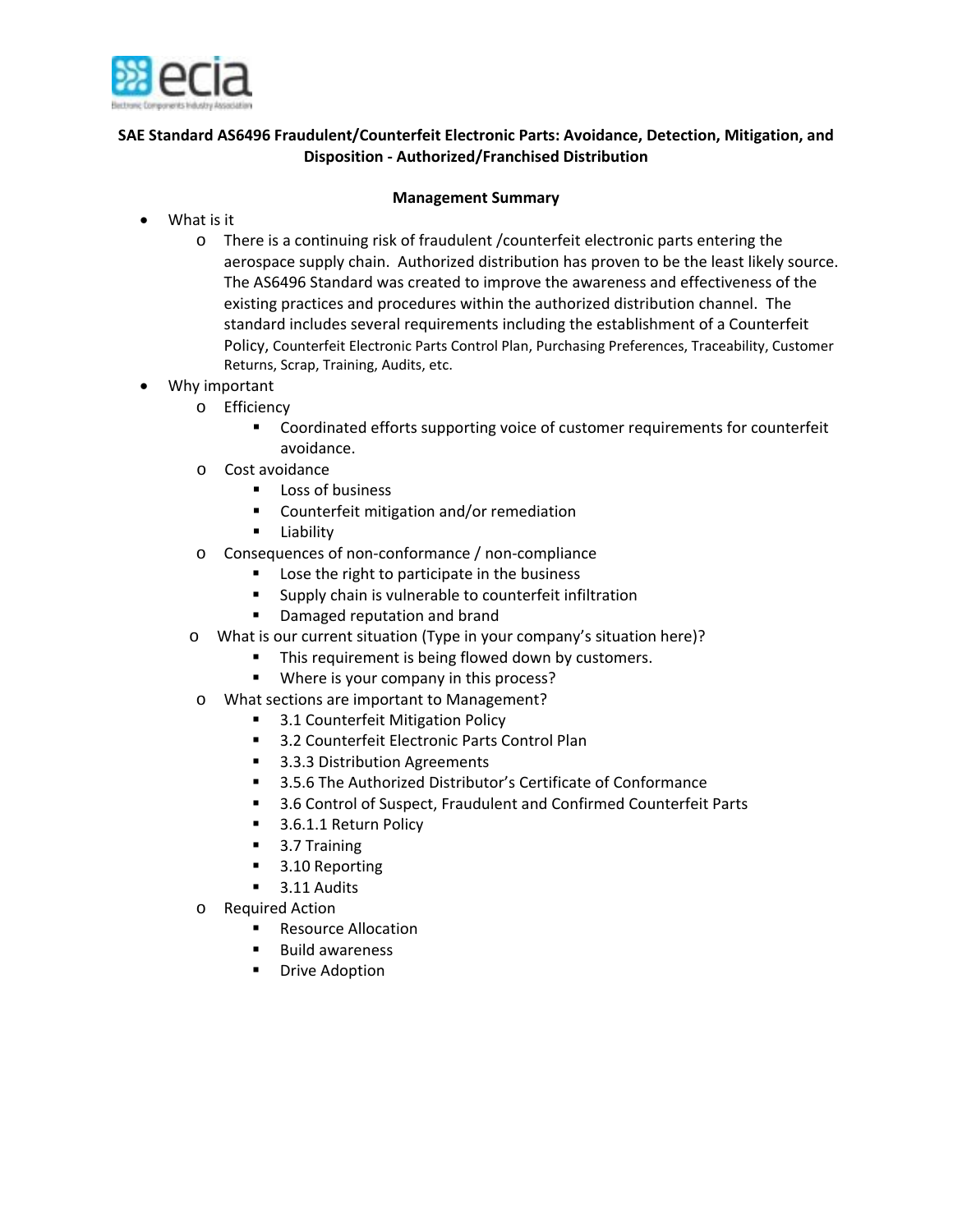

#### **Financial**

- What is it
	- o There is a continuing risk of fraudulent /counterfeit electronic parts entering the aerospace supply chain. Authorized distribution has proven to be the least likely source. The AS6496 Standard was created to improve the awareness and effectiveness of the existing practices and procedures within the authorized distribution channel. The standard includes several requirements including the establishment of a Counterfeit Policy, Counterfeit Electronic Parts Control Plan, Purchasing Preferences, Traceability, Customer Returns, Scrap, Training, Audits, etc.
- Why important
	- o Efficiency
		- **EXECOORDINATE:** Coordinated efforts supporting voice of customer requirements for counterfeit avoidance.
	- o Cost avoidance
		- **Loss of business**
		- Counterfeit mitigation and/or remediation
		- **E** Liability
	- o Consequences of nonconformance / non‐compliance
		- **EXEC** Lose the right to participate in the business
		- **Supply chain is vulnerable to counterfeit infiltration**
		- **•** Damaged reputation and brand
	- o What is our current situation (Type in your company's situation here)?
		- **This requirement is being flowed down by customers.**
		- **Where is your company in this process?**
	- o What sections are important to Finance?
		- 3.7 Training
		- **3.11 Audits**
	- o Required Action
		- Budget for expenses as necessary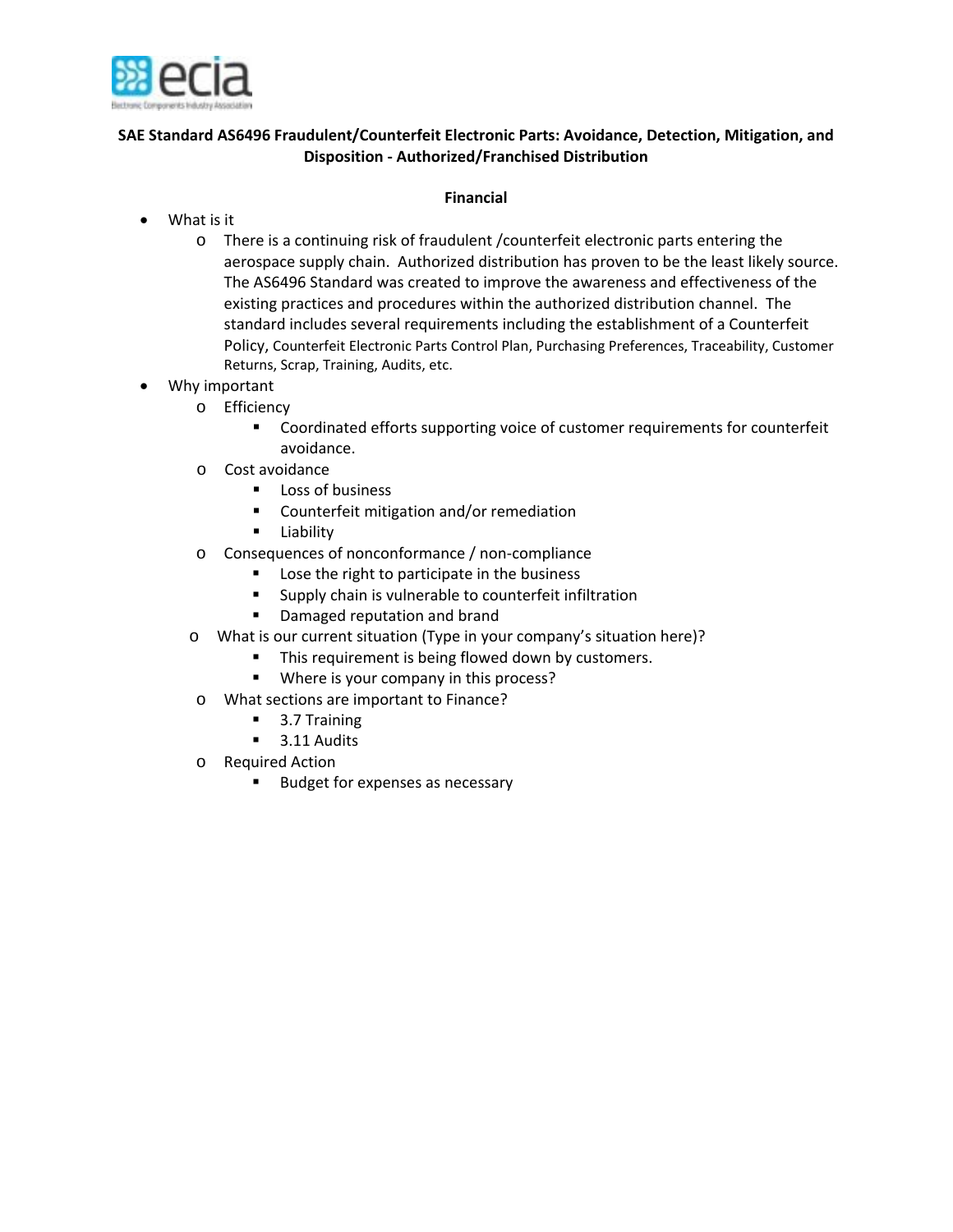

**IT**

- What is it
	- o There is a continuing risk of fraudulent /counterfeit electronic parts entering the aerospace supply chain. Authorized distribution has proven to be the least likely source. The AS6496 Standard was created to improve the awareness and effectiveness of the existing practices and procedures within the authorized distribution channel. The standard includes several requirements including the establishment of a Counterfeit Policy, Counterfeit Electronic Parts Control Plan, Purchasing Preferences, Traceability, Customer Returns, Scrap, Training, Audits, etc.
- Why important
	- o Efficiency
		- **EXECOORDINATE:** Coordinated efforts supporting voice of customer requirements for counterfeit avoidance.
		- o Cost avoidance
			- **Loss of business**
			- **E** Counterfeit mitigation and/or remediation
			- **E** Liability
	- o Consequences of nonconformance / non‐compliance
		- **EXEC** Lose the right to participate in the business
		- Supply chain is vulnerable to counterfeit infiltration
		- **•** Damaged reputation and brand
	- o What is our current situation (Type in your company's situation here)?
		- **This requirement is being flowed down by customers.**
		- **Where is your company in this process?**
	- o What sections are important to IT?
		- 3.3.1 Disclosure of Non-Authorization
		- 3.5 Traceability, Record Retention and Retrievability
		- 3.5.1 Military Parts
		- 3.5.2 Commercial and Industrial Parts
		- 3.5.3 Commercial and Industrial Part Documentation
		- 3.5.4 Provision of Traceability
		- 3.5.5 Retention Period
		- $-3.5.5.1$
		- $-3.5.5.2$
		- 3.5.6 The Authorized Distributor's Certificate of Conformance
		- $-3.6.5.2$
		- 3.7 Training
		- 3.9 Inventory Control Plan
		- 3.9.1 Segregation of Product
		- 3.9.3 Traceability of Returned Parts
		- 3.10 Reporting
	- o Required Action
		- **Investigate software requirements**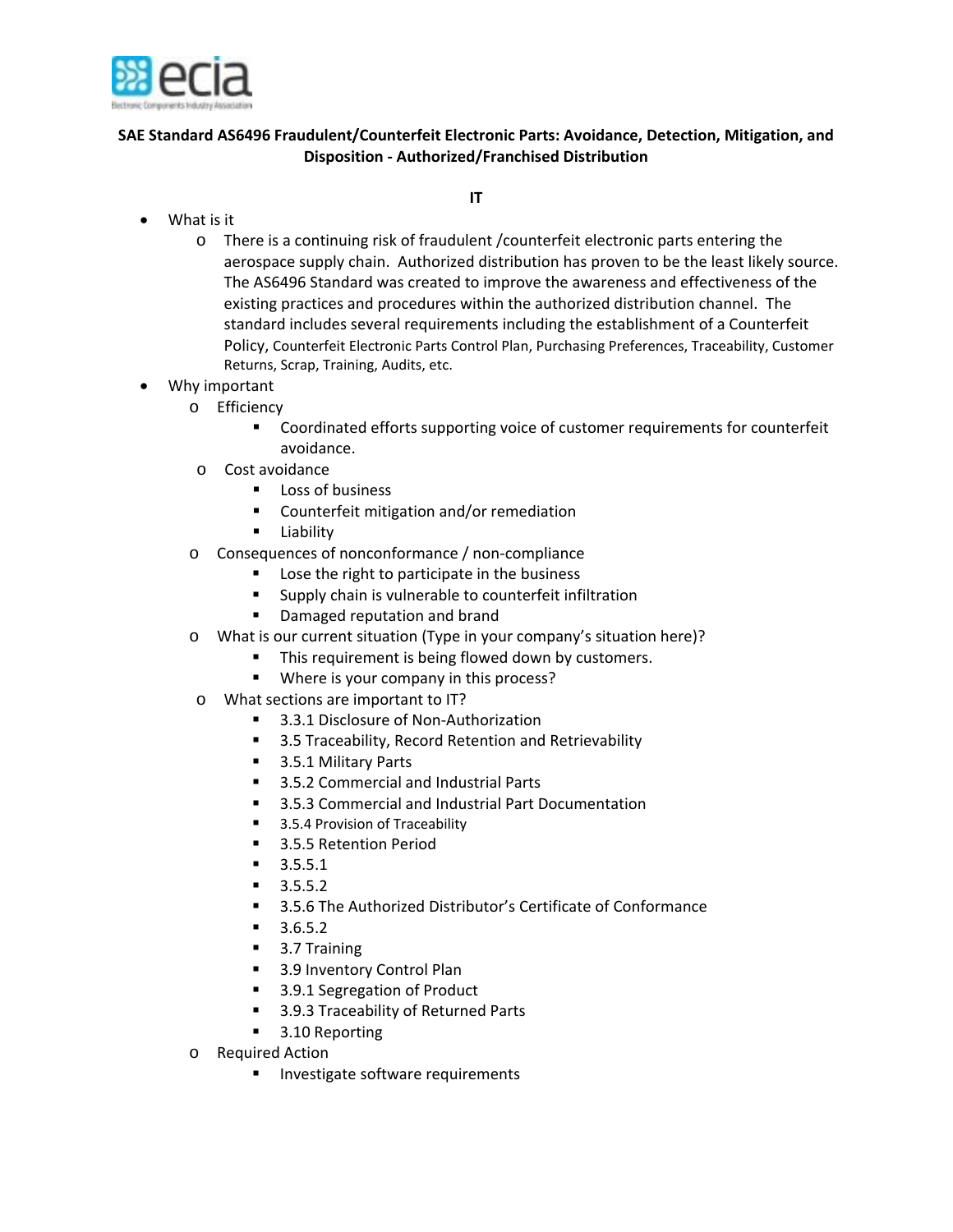

#### **Operations**

- What is it
	- o There is a continuing risk of fraudulent /counterfeit electronic parts entering the aerospace supply chain. Authorized distribution has proven to be the least likely source. The AS6496 Standard was created to improve the awareness and effectiveness of the existing practices and procedures within the authorized distribution channel. The standard includes several requirements including the establishment of a Counterfeit Policy, Counterfeit Electronic Parts Control Plan, Purchasing Preferences, Traceability, Customer Returns, Scrap, Training, Audits, etc.
- Why important
	- o Efficiency
		- **EXECOORDINATE:** Coordinated efforts supporting voice of customer requirements for counterfeit avoidance.
		- o Cost avoidance
			- **Loss of business**
			- **E** Counterfeit mitigation and/or remediation
			- **E** Liability
	- o Consequences of nonconformance / non‐compliance
		- **EXEC** Lose the right to participate in the business
		- Supply chain is vulnerable to counterfeit infiltration
		- **•** Damaged reputation and brand
	- o What is our current situation (Type in your company's situation here)?
		- **This requirement is being flowed down by customers.**
		- **Where is your company in this process?**
	- o What sections are important to Operations?
		- 3.5 Traceability, Record Retention and Retrievability
		- 3.5.1 Military Parts
		- 3.5.2 Commercial and Industrial Parts
		- 3.5.3 Commercial and Industrial Part Documentation
		- 3.5.4 Provision of Traceability
		- 3.5.5 Retention Period
		- $-3.5.5.1$
		- $-3.5.5.2$
		- 3.5.6 The Authorized Distributor's Certificate of Conformance
		- 3.6 Control of Suspect, Fraudulent and Confirmed Counterfeit Parts
		- 3.6.1.1 Return Policy
		- 3.6.1.2 Return Verification
		- 3.6.2 Supplier Shipments
		- 3.6.3 Disposition of Parts Deemed Suspect, Fraudulent or Counterfeit
		- 3.6.4 Re-stocking Prohibition
		- 3.6.5 Packaging and Repackaging Parts Sold to Customers
		- $-3.6.5.1$
		- $-3.6.5.2$
		- 3.7 Training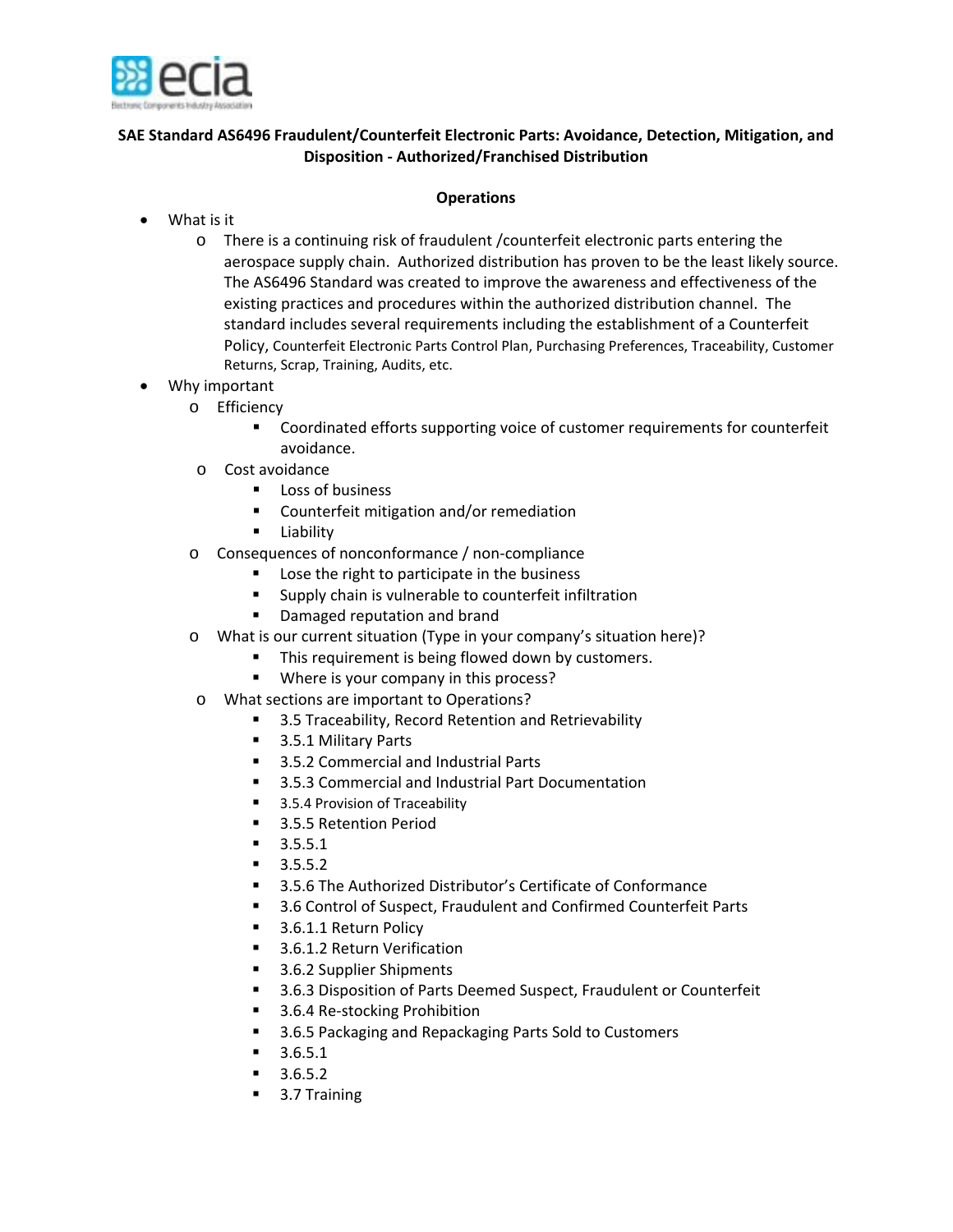

- 3.8 Scrap Control in Authorized Distribution
- 3.8.1 Scrap Records
- 3.8.2 Outsourced Destruction of Scrap Parts
- 3.8.3 Proper Destruction
- 3.9 Inventory Control Plan
- 3.9.1 Segregation of Product
- 3.9.2 Inventory Access
- 3.9.3 Traceability of Returned Parts
- 3.10 Reporting
- **3.11 Audits**
- o Required Action
	- Address material handling and storage requirements
	- **Budget for expenses as necessary**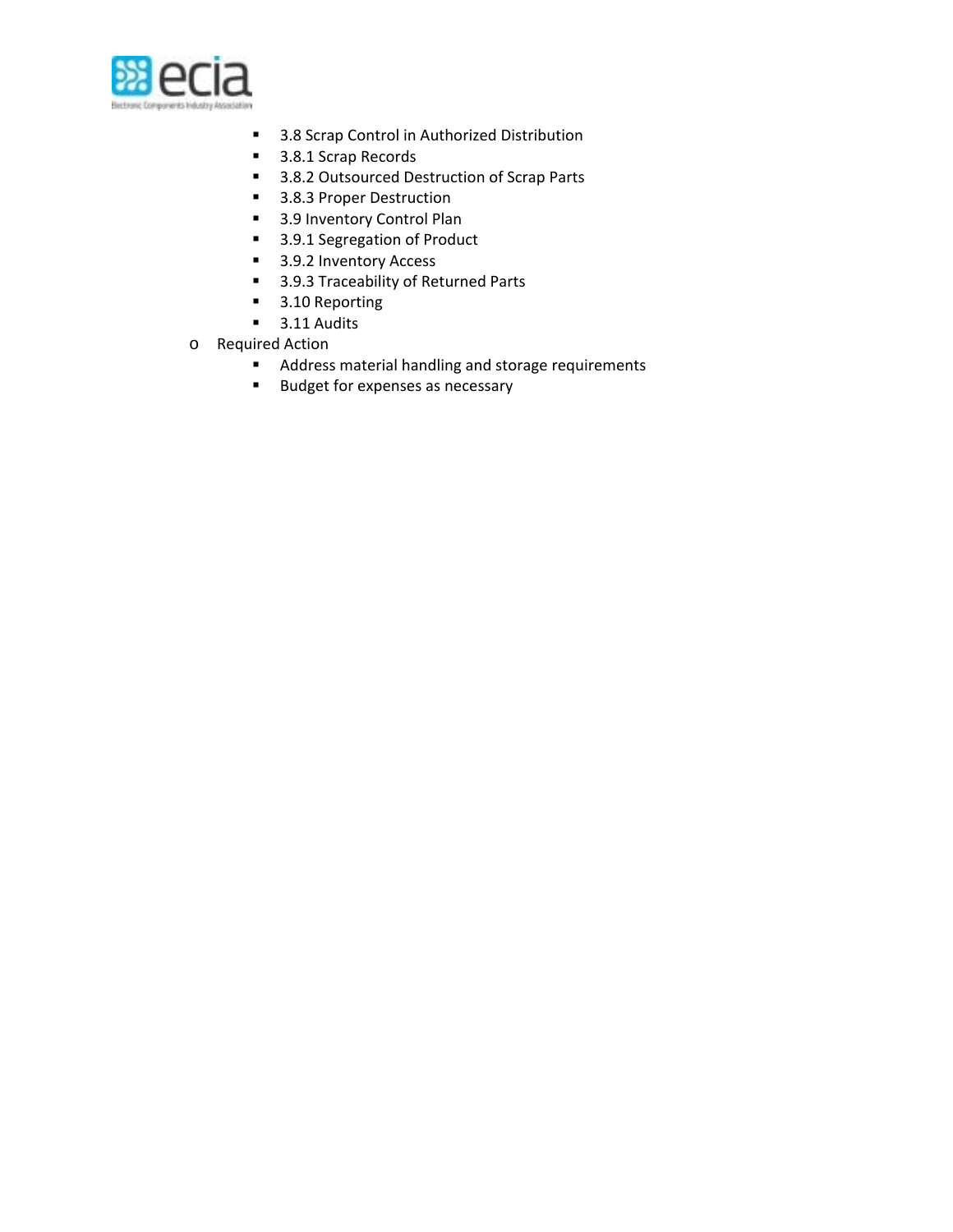

#### **Quality Management System**

- What is it
	- o There is a continuing risk of fraudulent /counterfeit electronic parts entering the aerospace supply chain. Authorized distribution has proven to be the least likely source. The AS6496 Standard was created to improve the awareness and effectiveness of the existing practices and procedures within the authorized distribution channel. The standard includes several requirements including the establishment of a Counterfeit Policy, Counterfeit Electronic Parts Control Plan, Purchasing Preferences, Traceability, Customer Returns, Scrap, Training, Audits, etc.
- Why important
	- o Efficiency
		- **EXECOORDINATE:** Coordinated efforts supporting voice of customer requirements for counterfeit avoidance.
		- o Cost avoidance
			- **Loss of business**
			- **E** Counterfeit mitigation and/or remediation
			- **E** Liability
	- o Consequences of nonconformance / non‐compliance
		- **EXEC** Lose the right to participate in the business
		- Supply chain is vulnerable to counterfeit infiltration
		- **•** Damaged reputation and brand
	- o What is our current situation (Type in your company's situation here)?
		- **This requirement is being flowed down by customers.**
		- **Where is your company in this process?**
	- o What sections are important to the Quality Management System?
		- 3.1 Counterfeit Mitigation Policy
		- 3.2 Counterfeit Electronic Parts Control Plan
		- 3.3.2 Provision of Manufacturer's Warranty
		- 3.4.4 Counterfeit Electronic Part Control Plan Requirement
		- 3.5 Traceability, Record Retention and Retrievability
		- 3.5.1 Military Parts
		- 3.5.2 Commercial and Industrial Parts
		- 3.5.3 Commercial and Industrial Part Documentation
		- 3.5.4 Provision of Traceability
		- 3.5.5 Retention Period
		- $-3.5.5.1$
		- $-3.5.5.2$
		- 3.5.6 The Authorized Distributor's Certificate of Conformance
		- 3.6 Control of Suspect, Fraudulent and Confirmed Counterfeit Parts
		- 3.6.1.1 Return Policy
		- 3.6.1.2 Return Verification
		- 3.6.2 Supplier Shipments
		- 3.6.3 Disposition of Parts Deemed Suspect, Fraudulent or Counterfeit
		- 3.6.4 Re-stocking Prohibition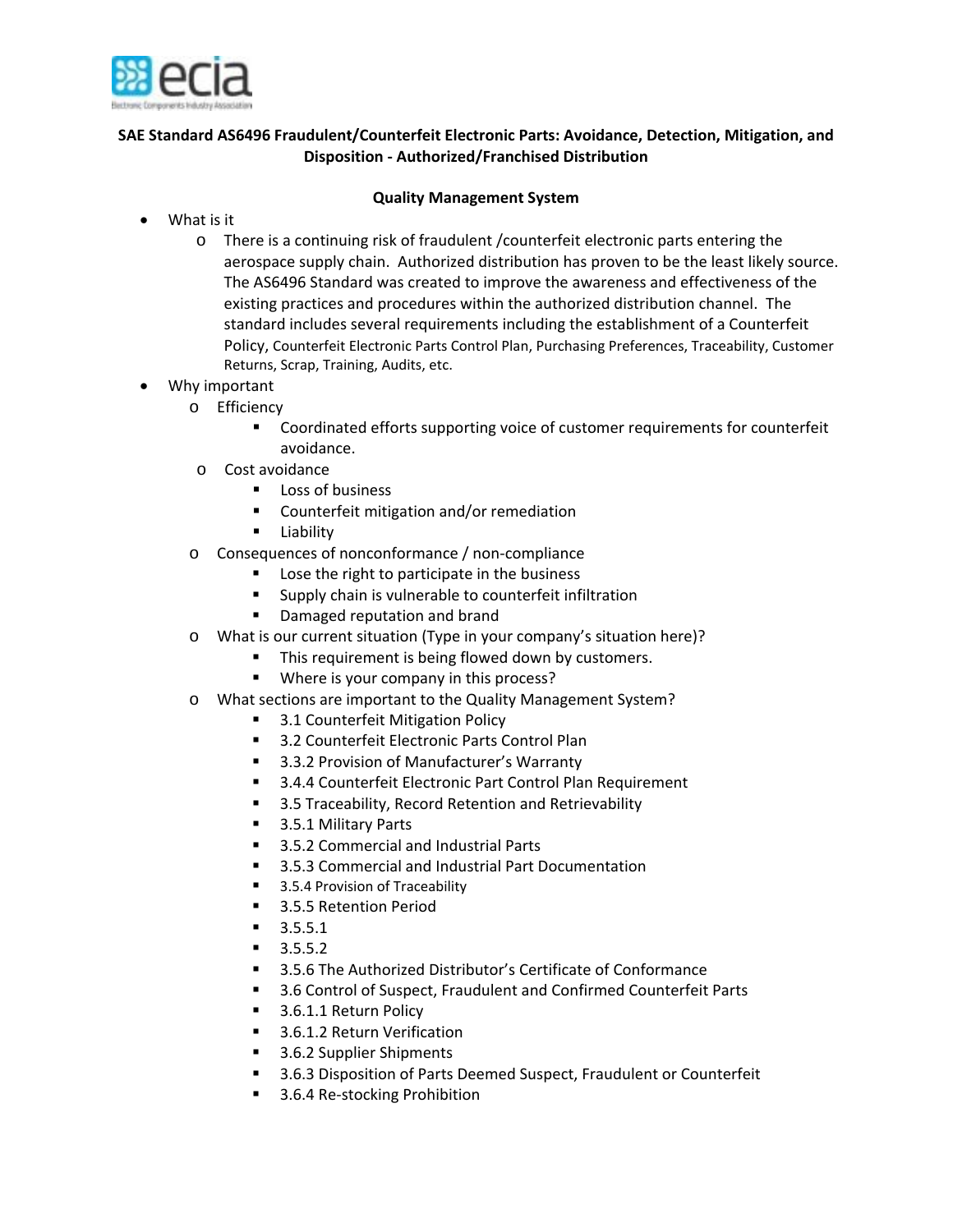

- 3.6.5.1
- $-3.6.5.2$
- 3.7 Training
- **3.8 Scrap Control in Authorized Distribution**
- 3.8.1 Scrap Records
- 3.8.2 Outsourced Destruction of Scrap Parts
- 3.8.3 Proper Destruction
- 3.9 Inventory Control Plan
- 3.9.1 Segregation of Product
- 3.9.2 Inventory Access
- 3.9.3 Traceability of Returned Parts
- 3.10 Reporting
- **3.11 Audits**
- o Required Action
	- **Reverse logistics** 
		- RMA, returns, claims, compensation, etc.
	- Audit the system for effectiveness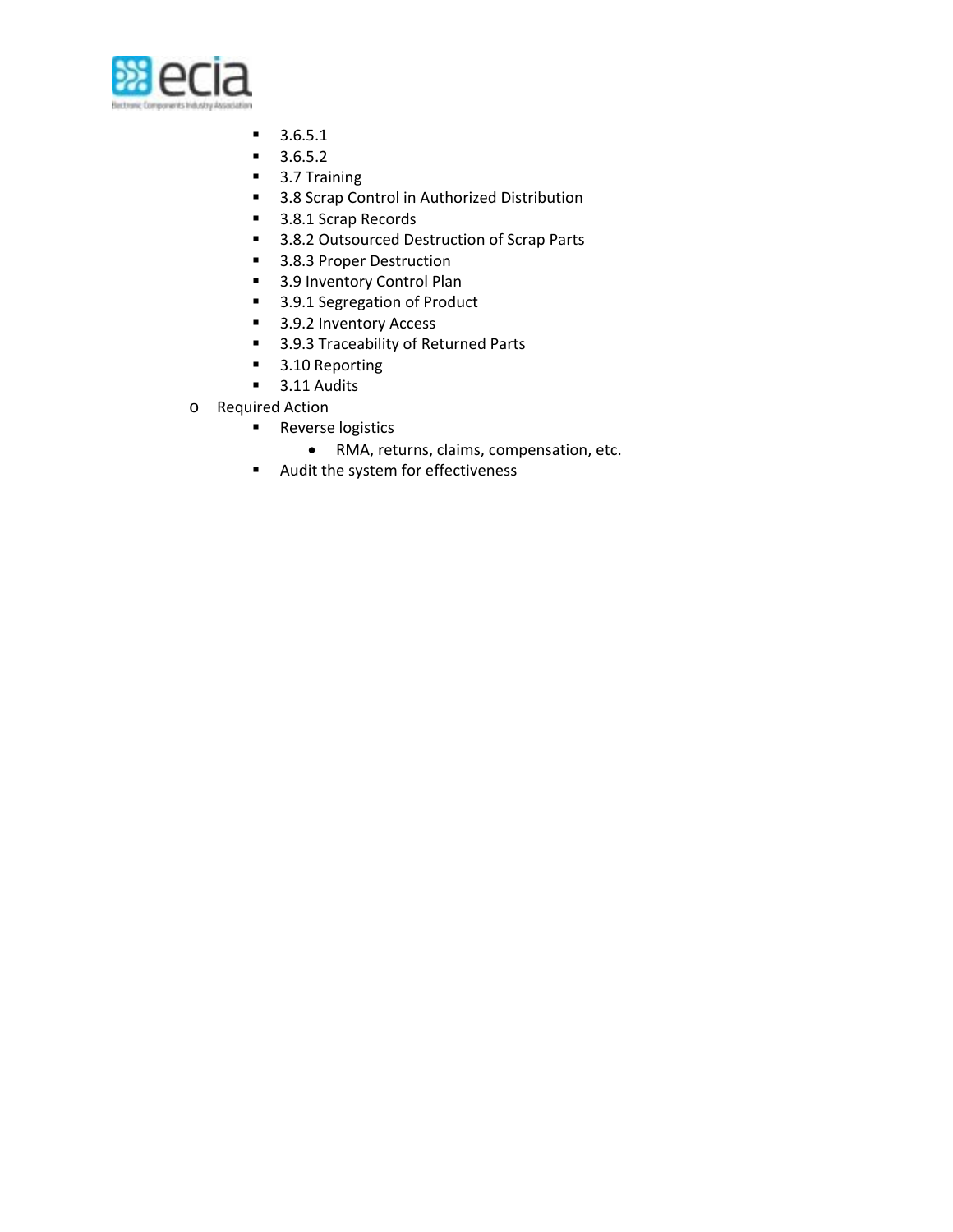

#### **Product Management / Supply Chain**

- What is it
	- o There is a continuing risk of fraudulent /counterfeit electronic parts entering the aerospace supply chain. Authorized distribution has proven to be the least likely source. The AS6496 Standard was created to improve the awareness and effectiveness of the existing practices and procedures within the authorized distribution channel. The standard includes several requirements including the establishment of a Counterfeit Policy, Counterfeit Electronic Parts Control Plan, Purchasing Preferences, Traceability, Customer Returns, Scrap, Training, Audits, etc.
- Why important
	- o Efficiency
		- **EXECOORDINATE:** Coordinated efforts supporting voice of customer requirements for counterfeit avoidance.
		- o Cost avoidance
			- **Loss of business**
			- **E** Counterfeit mitigation and/or remediation
			- **E** Liability
	- o Consequences of nonconformance / non‐compliance
		- **EXEC** Lose the right to participate in the business
		- **Supply chain is vulnerable to counterfeit infiltration**
		- **•** Damaged reputation and brand
	- o What is our current situation (Type in your company's situation here)?
		- **This requirement is being flowed down by customers.**
		- **Where is your company in this process?**
	- o What sections are important to Product Management?
		- 3.3.1 Disclosure of Non-Authorization
		- 3.3.2 Provision of Manufacturer's Warranty
		- 3.3.3 Distribution Agreements
		- 3.4 Register of Suppliers
		- 3.4.1 Purchase Restriction
		- 3.4.2 Purchasing Preference
		- 3.4.3 Purchases Outside of a Distribution Agreement
		- 3.4.4 Counterfeit Electronic Part Control Plan Requirement
		- 3.5 Traceability, Record Retention and Retrievability
		- 3.5.1 Military Parts
		- 3.6 Control of Suspect, Fraudulent and Confirmed Counterfeit Parts
		- 3.6.1.1 Return Policy
		- 3.6.3 Disposition of Parts Deemed Suspect, Fraudulent or Counterfeit
		- 3.6.4 Re-stocking Prohibition
		- 3.6.5.1
		- 3.7 Training
		- 3.8 Scrap Control in Authorized Distribution
		- 3.9 Inventory Control Plan
		- 3.9.1 Segregation of Product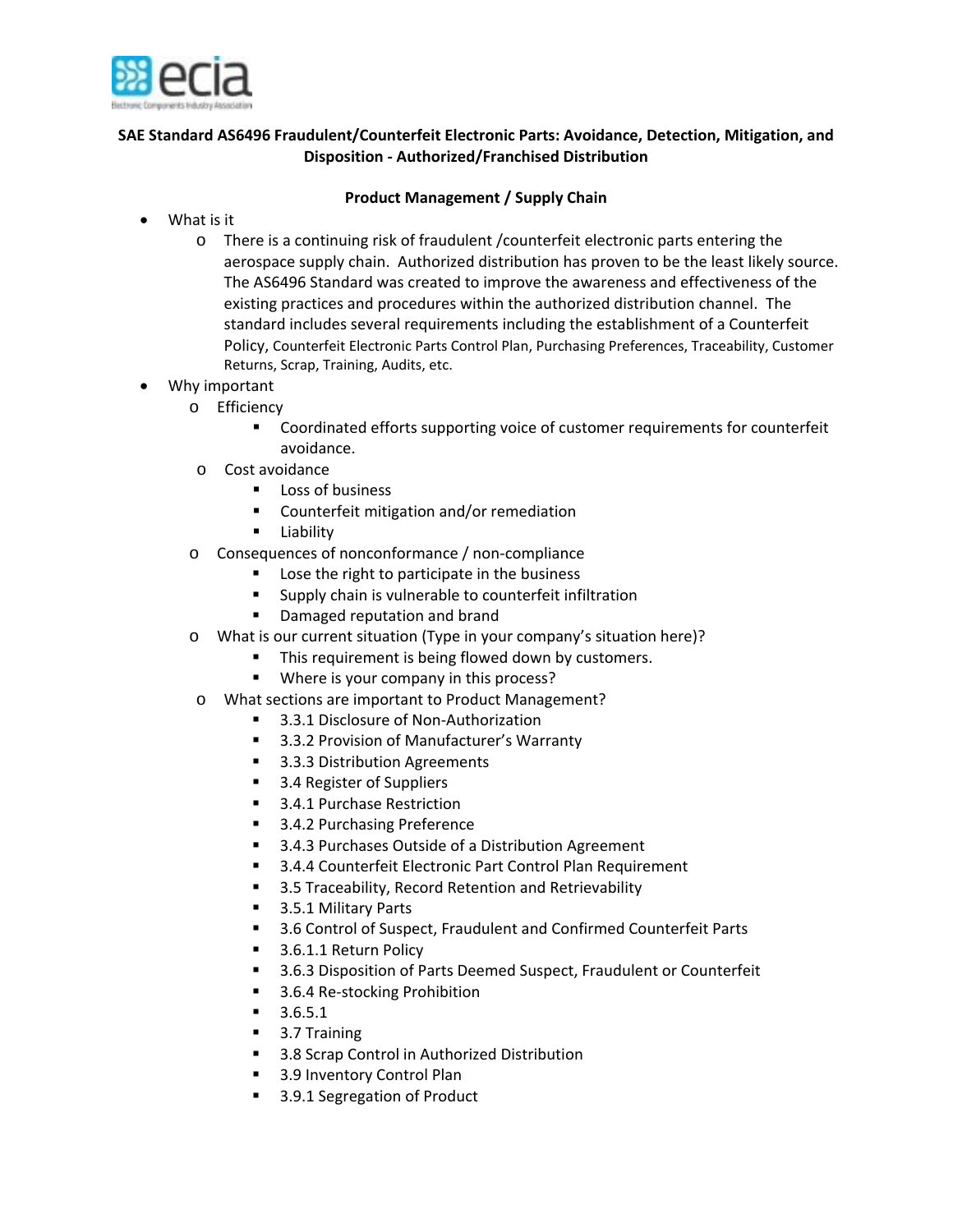

- 3.10 Reporting
- $\blacksquare$  3.11 Audits
- o Required Action
	- **Purchasing and inventory requirements**
	- **Supplier management**